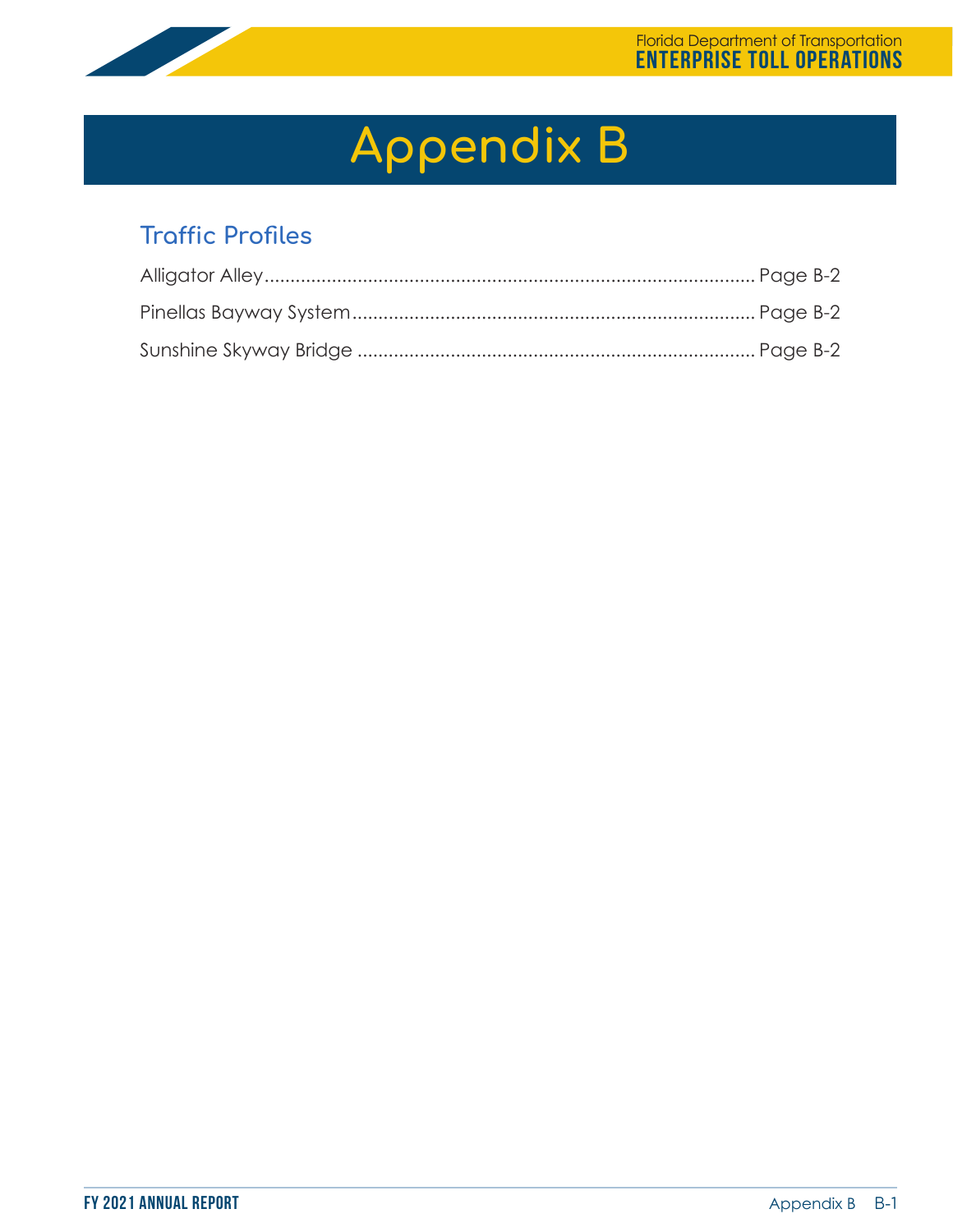

## **TRAFFIC PROFILES**

Alligator Alley (I-75) Two-way AADT

|                        | FY 2022            |        |            |         |         |         |         |         |         |
|------------------------|--------------------|--------|------------|---------|---------|---------|---------|---------|---------|
|                        | Passenger Car Toll |        |            |         |         |         |         |         |         |
| Milepost - Description | SunPass            | Cash   |            | FY 2021 | FY 2022 | FY 2023 | FY 2024 | FY 2025 | FY 2026 |
|                        |                    |        | To Ft.     |         |         |         |         |         |         |
|                        |                    |        | Lauderdale |         |         |         |         |         |         |
|                        |                    |        |            |         |         |         |         |         |         |
| 25 - East Plaza        | \$2.94             | \$3.25 |            | 28,200  | 29,600  | 30,400  | 31,100  | 31,800  | 32,400  |
| 49 - CR 833            |                    |        |            | 3,900   | 4,100   | 4,200   | 4,300   | 4,400   | 4,500   |
|                        |                    |        |            | 2,700   | 2,800   | 2,900   | 3,000   | 3,100   | 3,200   |
|                        |                    |        |            | 27,000  | 28,300  | 29,100  | 29,800  | 30,500  | 31,100  |
| 80 - SR 29             |                    |        |            | 4,300   | 4,500   | 4,600   | 4,700   | 4,800   | 4,900   |
|                        |                    |        |            | 1,700   | 1,800   | 1,900   | 2,000   | 2,100   | 2,200   |
| 100 - West Plaza       | \$2.94             | \$3.25 |            | 24,400  | 25,600  | 26,400  | 27,100  | 27,800  | 28,400  |
|                        |                    |        |            |         |         |         |         |         |         |
|                        |                    |        | To Naples  |         |         |         |         |         |         |

#### Pinellas Bayway System (SR 682/SR 679) Two-way AADT

|        |        |                                                  |                              |         |         |         |         | FY 2026 |
|--------|--------|--------------------------------------------------|------------------------------|---------|---------|---------|---------|---------|
| \$0.54 | \$1.00 |                                                  | 29,900                       | 30,900  | 31,500  | 32,100  | 32,600  | 33,100  |
| \$0.54 | \$1.00 | To I-275                                         | 18,900                       | 19,500  | 19,900  | 20,300  | 20,600  | 20,900  |
| \$0.26 | \$0.75 |                                                  | 4,000                        | 4,200   | 4,300   | 4,400   | 4,400   | 4,500   |
|        |        | FY 2022<br>Passenger Car Toll<br>SunPass<br>Cash | To Beaches<br>To Fort DeSoto | FY 2021 | FY 2022 | FY 2023 | FY 2024 | FY 2025 |

| <b>Sunshine Skyway Bridge (I-275)</b><br><b>Two-way AADT</b> |                                          |        |                   |         |         |         |         |         |         |  |  |
|--------------------------------------------------------------|------------------------------------------|--------|-------------------|---------|---------|---------|---------|---------|---------|--|--|
| Milepost - Description                                       | FY 2022<br>Passenger Car Toll<br>SunPass | Cash   |                   | FY 2021 | FY 2022 | FY 2023 | FY 2024 | FY 2025 | FY 2026 |  |  |
| North Plaza<br><b>Bridge Total</b>                           | \$1.07                                   | \$1.50 | To St. Petersburg | 57,000  | 60.400  | 62,800  | 64.800  | 66,800  | 68,800  |  |  |
| South Plaza                                                  | \$1.07                                   | \$1.50 | To Bradenton      |         |         |         |         |         |         |  |  |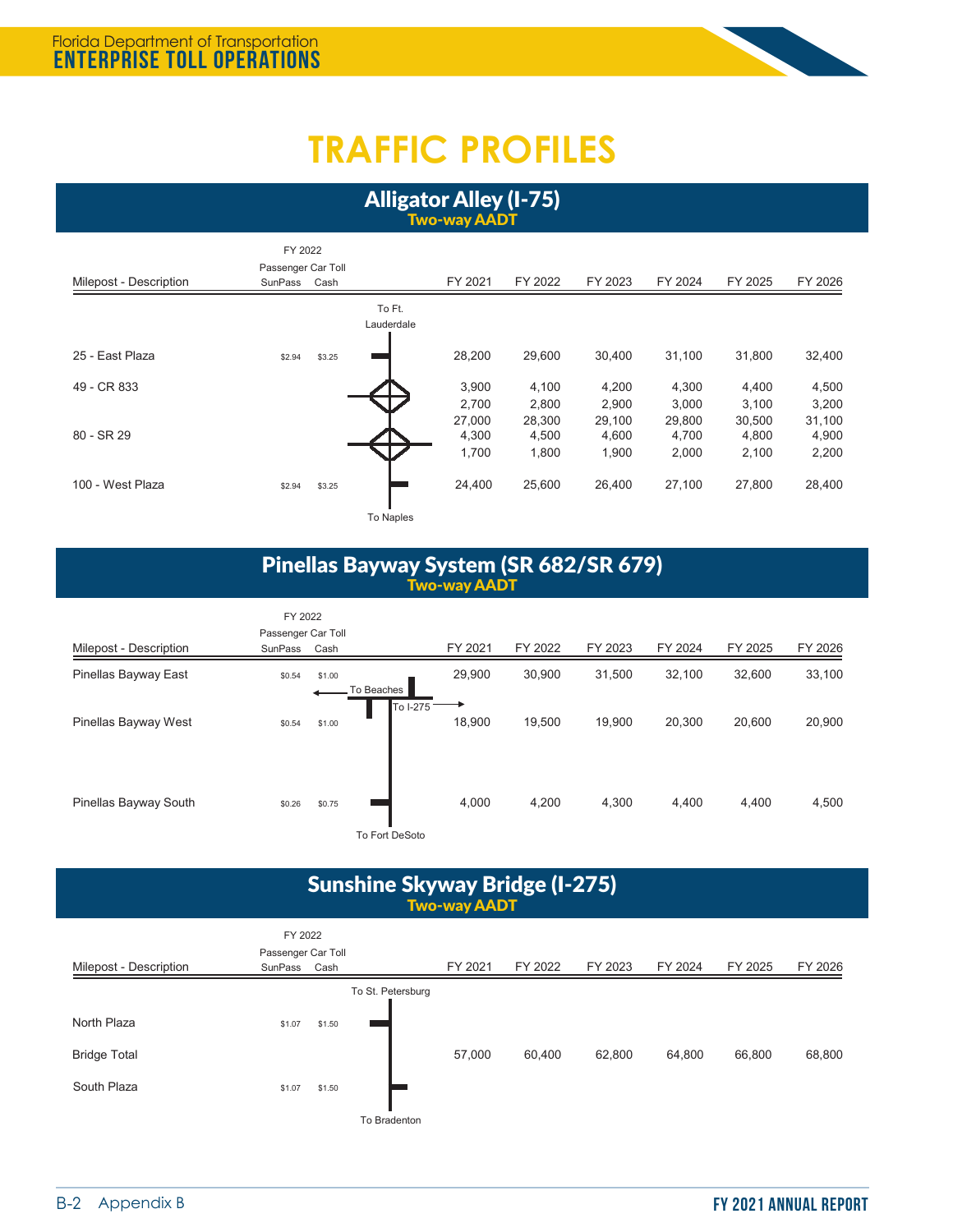### **TRAFFIC PROFILES**

Alligator Alley (I-75) Two-way AADT

|                        | FY 2022            |        |            |         |         |         |         |         |         |
|------------------------|--------------------|--------|------------|---------|---------|---------|---------|---------|---------|
|                        | Passenger Car Toll |        |            |         |         |         |         |         |         |
| Milepost - Description | SunPass            | Cash   |            | FY 2027 | FY 2028 | FY 2029 | FY 2030 | FY 2031 | FY 2032 |
|                        |                    |        | To Ft.     |         |         |         |         |         |         |
|                        |                    |        | Lauderdale |         |         |         |         |         |         |
| 25 - East Plaza        | \$2.94             | \$3.25 |            | 33,000  | 33,600  | 34,100  | 34,600  | 35,000  | 35,400  |
| 49 - CR 833            |                    |        |            | 4,600   | 4,700   | 4,800   | 4,900   | 5,000   | 5,100   |
|                        |                    |        |            | 3,300   | 3,400   | 3,500   | 3,600   | 3,700   | 3,800   |
|                        |                    |        |            | 31,700  | 32,300  | 32,800  | 33,300  | 33,700  | 34,100  |
| 80 - SR 29             |                    |        |            | 5,000   | 5,100   | 5,200   | 5,300   | 5,400   | 5,500   |
|                        |                    |        |            | 2,300   | 2,400   | 2,500   | 2,600   | 2,700   | 2,800   |
| 100 - West Plaza       | \$2.94             | \$3.25 |            | 29,000  | 29,600  | 30,100  | 30,600  | 31,000  | 31,400  |
|                        |                    |        | To Naples  |         |         |         |         |         |         |

#### Pinellas Bayway System (SR 682/SR 679) Two-way AADT

|                        | FY 2022<br>Passenger Car Toll |        |                         |         |         |         |         |         |         |
|------------------------|-------------------------------|--------|-------------------------|---------|---------|---------|---------|---------|---------|
| Milepost - Description | SunPass                       | Cash   |                         | FY 2027 | FY 2028 | FY 2029 | FY 2030 | FY 2031 | FY 2032 |
| Pinellas Bayway East   | \$0.54                        | \$1.00 | To Beaches              | 33,500  | 33,900  | 34,300  | 34,600  | 35,000  | 35,300  |
| Pinellas Bayway West   | \$0.54                        | \$1.00 | To I-275                | 21,200  | 21,400  | 21,600  | 21,800  | 22,100  | 22,300  |
| Pinellas Bayway South  | \$0.26                        | \$0.75 | $T = F + H \cdot 2 + H$ | 4,600   | 4,600   | 4,700   | 4,700   | 4,800   | 4,800   |

To Fort DeSoto

#### Sunshine Skyway Bridge (I-275) Two-way AADT

| FY 2022                |                    |        |                   |         |         |         |         |         |         |
|------------------------|--------------------|--------|-------------------|---------|---------|---------|---------|---------|---------|
|                        | Passenger Car Toll |        |                   | FY 2027 | FY 2028 | FY 2029 | FY 2030 | FY 2031 | FY 2032 |
| Milepost - Description | SunPass Cash       |        |                   |         |         |         |         |         |         |
|                        |                    |        | To St. Petersburg |         |         |         |         |         |         |
| North Plaza            | \$1.07             | \$1.50 |                   |         |         |         |         |         |         |
| <b>Bridge Total</b>    |                    |        |                   | 70,300  | 71,900  | 73,400  | 74,100  | 74,500  | 74,600  |
| South Plaza            | \$1.07             | \$1.50 |                   |         |         |         |         |         |         |
|                        |                    |        | To Bradenton      |         |         |         |         |         |         |